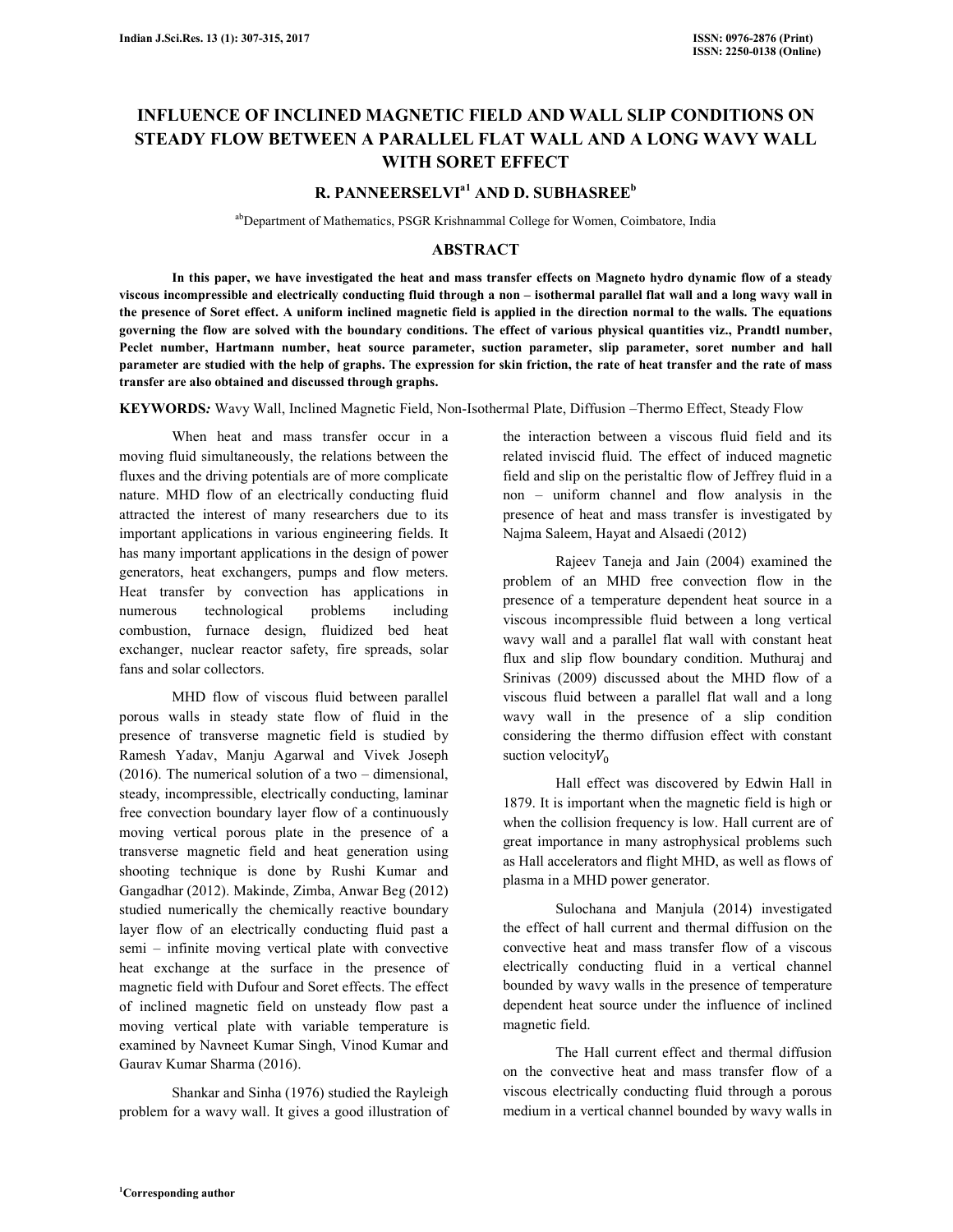the presence of heat generating source and an inclined magnetic field has been analyzed by Vijayalakshmi, Rajeswara Rao and Prasada Rao (2014).

 Bhaskar Chandra Sarkar, Sanatan Das and Rabindra Nath Jana (2014) studied the MHD flow of a viscous incompressible electrically conducting fluid between two parallel plates in a rotating system in the presence of an inclined magnetic field taking Hall effect into account. The Hartmann flow of a viscous incompressible electrically conducting fluid in a rotating system in the presence of an inclined magnetic field with Hall effect is studied by Seth, Raj Nandkeolyar and Ansari (2010).

 Sankar Kumar Guchhait, Rabindra Nath Jana, Sanatan Das (2015) presented unsteady hydro magnetic free convective flow of a viscous incompressible electrically conducting fluid in the presence of an inclined magnetic fluid taking hall currents into account. Priya Johari (2014) studied the steady MHD flow of a viscous incompressible fluid due to the uniform rotation of a disk of infinite extent in a porous medium with the influence of heat transfer and Hall effects. The effects of the MHD and hall current of the medium on the steady flow and heat transfer have been computed and discussed. In this paper, the work of Muthuraj and Srinivas is extended by considering the slip boundary condition with the Hall effect and inclined magnetic field.

#### **FORMULATION OF THE PROBLEM**

 We have considered a steady viscous incompressible electrically conducting fluid flowing through a non-isothermal parallel flat wall and a long wavy wall in the presence of Soret effect and inclined magnetic field. To simplify the equations governing the fluid flow, the following assumptions was made.

- The flow is steady and incompressible
- It is assumed that there is no applied voltage, the force due to electric field is negligible.
- It is also assumed that the magnetic Reynolds number is very small and hence the induced magnetic field is negligible in comparison to the applied magnetic field.
- A uniform inclined magnetic field is applied in the direction normal to the walls.
- The wavy and flat walls are maintained at constant temperatures  $T'_1$  and  $T'_2$ .
- Viscous dissipation and Joule heating terms are negligible because small velocity only encounters in free convective flows.

 The MHD flow of a viscous fluid through a non – isothermal parallel flat wall and a long wavy wall is taken along x and y directions, so that the flat wall is represented by  $y = 0$  and the wavy wall by  $y = d +$  $\varepsilon$ \*coskx (see Fig.1).



 In the presence of inclined magnetic field and temperature dependent heat source, the governing equations for this problem are based on the balance laws of mass, linear momentum, energy conservation and concentration.

These can be written as

$$
\frac{\partial u}{\partial x} + \frac{\partial v}{\partial y} = 0
$$
\n
$$
\rho \left( u \frac{\partial u}{\partial x} + v \frac{\partial u}{\partial y} \right) = -\frac{\partial p}{\partial x} + \mu \left( \frac{\partial^2 u}{\partial x^2} + \frac{\partial^2 u}{\partial y^2} \right)
$$
\n(1)

$$
-\frac{\mathfrak{u}\sigma \mathbf{B}_0^2 \mu_e^2 \cos^2 \theta}{1 + \mathfrak{m}^2 \cos^2 \theta} \tag{2}
$$

$$
\left(u\frac{\partial v}{\partial x} + v\frac{\partial v}{\partial y}\right) = -\frac{1}{\rho}\frac{\partial p}{\partial y} + \vartheta \left(\frac{\partial^2 v}{\partial x^2} + \frac{\partial^2 v}{\partial y^2}\right) \tag{3}
$$

$$
\left(u\frac{\partial T}{\partial x} + v\frac{\partial T}{\partial y}\right) = \frac{K}{\rho C_p} \left(\frac{\partial^2 T}{\partial x^2} + \frac{\partial^2 T}{\partial y^2}\right) + \frac{Q}{\rho C_p} (T - T_1')\tag{4}
$$

$$
\left(u\frac{\partial c}{\partial x} + v\frac{\partial c}{\partial y}\right) = D_m \left(\frac{\partial^2 c}{\partial x^2} + \frac{\partial^2 c}{\partial y^2}\right)
$$

$$
+\frac{D_m k_T}{\bar{r}} \left(\frac{\partial^2 T}{\partial x^2} + \frac{\partial^2 T}{\partial y^2}\right) \tag{5}
$$

The boundary conditions of the problem are

$$
u = L_1 \left(\frac{\partial u}{\partial y}\right), v = -V_0, T = T_1', C = C_1' at y = 0
$$
  

$$
u = -L_1 \left(\frac{\partial u}{\partial y}\right), v = 0, T = T_2', C = C_2'
$$
  
at  $y = d + \varepsilon * \cos kx$  (6)

where,  $=\left(\frac{2-m_1}{m_1}\right)$  $\frac{m_1}{m_1}$   $\Big)$  L,

Since the flat wall is infinite in length,

$$
\frac{\partial u}{\partial x} = 0\tag{7}
$$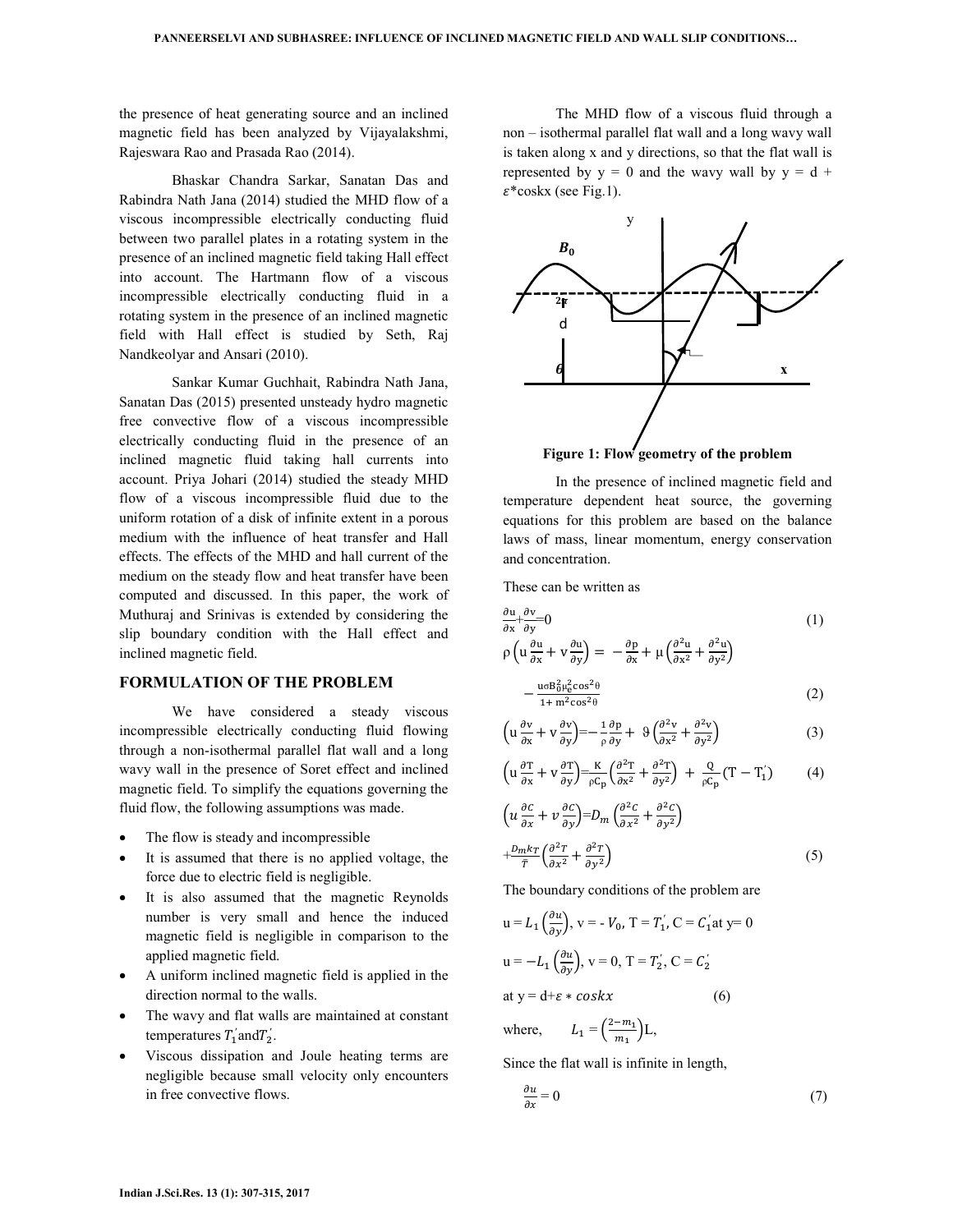On integrating equation (1) and using equation (6), we obtain

$$
v = -V_0 \tag{8}
$$

We introduce the following non – dimensional variables

$$
(x^*, y^*) = \frac{1}{d}(x, y), (u^*, v^*) = \frac{1}{v_0}(u, v),
$$
  

$$
p^* = \frac{pd}{\mu_0 v_0}, T^* = \frac{T - T_1^{'}}{T_2^{'} - T_1^{'}}, \phi^* = \frac{C - C_1^{'}}{C_2^{'} - C_1^{'}}.
$$
 (9)

In view of equations  $(8)$  and  $(9)$ , equations  $(2) - (5)$ reduce to

(Omitting \* symbols for clarity)

$$
\frac{d^2u}{dy^2} + R \frac{du}{dy} - M^2 \frac{\cos^2\theta}{1 + m^2 \cos^2\theta} u = \frac{dp}{dx}
$$
  
(10)  

$$
\frac{dp}{dy} = 0
$$
 (11)

$$
\frac{\mathrm{d}^2 \mathrm{T}}{\mathrm{d} y^2} + \text{PrR} \frac{\mathrm{d} \mathrm{T}}{\mathrm{d} y} + \alpha \mathrm{T} = 0 \tag{12}
$$

$$
\frac{\mathrm{d}^2\mathrm{C}}{\mathrm{d}y^2} + \mathrm{Pe}\frac{\mathrm{d}\mathrm{C}}{\mathrm{d}y} + \mathrm{Sr}\frac{\mathrm{d}^2\mathrm{T}}{\mathrm{d}y^2} = 0\tag{13}
$$

Together with boundary conditions,

$$
u = \gamma u', v = -1, T = 0, \phi = 0 \qquad \text{at } y = 0
$$
  

$$
u = -\gamma u', v = 0, T = 1, \phi = 1 \qquad \text{at } y = h \qquad (14)
$$

where  $h = 1 + \epsilon \cos \lambda x$ 

From equation (11), we observe that the pressure of the fluid p is independent of y.

## **Method of Solution**

Solving equation (10) using the boundary conditions (14), we obtain

$$
u(y) = \frac{c}{M^2} \frac{1 + m^2 \cos^2 \theta}{\cos^2 \theta}
$$
  
\n
$$
\left( \frac{\left( (e^{\beta_4 h} - 1) + \gamma \beta_4 (1 + e^{\beta_4 h}) \right) e^{\beta_3 y} - \left( (e^{\beta_3 h} - 1) + \gamma \beta_3 (1 + e^{\beta_3 h}) \right) e^{\beta_4 y}}{(1 - \gamma^2 \beta_3 \beta_4) (e^{\beta_4 h} - e^{\beta_3 h}) + \gamma (e^{\beta_3 h} + e^{\beta_4 h}) (\beta_4 - \beta_3)} \right)
$$
  
\n(15)

Making use of equation (14) in equation (12), we obtain

$$
T(y) = \frac{e^{\beta_1 y} - e^{\beta_2 y}}{e^{\beta_1 h} - e^{\beta_2 h}}
$$
 (16)

Incorporating equation (16) into (13) then solving, we get

$$
\begin{aligned} &\phi(y) = \frac{(1 - e^{-P\epsilon y})}{(1 - e^{-P\epsilon h})} \\ &+ \frac{S_r}{e^{\beta_1 h} - e^{\beta_2 h}} \left( \frac{\beta_1 (1 - e^{\beta_1 y})}{P\epsilon + \beta_1} - \frac{\beta_2 (1 - e^{\beta_2 y})}{P\epsilon + \beta_2} \right) \end{aligned}
$$

$$
+\frac{S_r(1-e^{-Pey})}{(e^{\beta_1h}-e^{\beta_2h})(1-e^{-Peh})}\left(\frac{\beta_2(1-e^{\beta_2h})}{Pe+\beta_2}-\frac{\beta_1(1-e^{\beta_1h})}{Pe+\beta_1}\right)
$$
\n(17)

where 
$$
c = \frac{dp}{dx}
$$
  
\n
$$
\beta_1 = \frac{-prR + \sqrt{pr^2R^2 - 4\alpha}}{2}
$$
\n
$$
\beta_2 = \frac{-prR - \sqrt{pr^2R^2 - 4\alpha}}{2}
$$

$$
\beta_3 = \frac{-R + \sqrt{R^2 + \frac{4M^2 \cos^2 \theta}{1 + m^2 \cos^2 \theta}}}{2}
$$

$$
\beta_4 = \frac{-R - \sqrt{R^2 + \frac{4M^2 \cos^2 \theta}{1 + m^2 \cos^2 \theta}}}{2}
$$

#### **Skin Friction**

The skin friction at the flat wall  $y = 0$  and the wavy wall  $y = h$  is given by

$$
\tau_{0} = \left(\frac{\partial u}{\partial y}\right)_{y=0}
$$
\n
$$
= \frac{c}{M^{2}} \frac{1 + m^{2} \cos^{2} \theta}{\cos^{2} \theta}
$$
\n
$$
\left(\frac{\left[(e^{\beta_{4}h} - 1\right) + \gamma \beta_{4} \left(1 + e^{\beta_{4}h}\right)\right] \beta_{3} - \left[(e^{\beta_{3}h} - 1\right) + \gamma \beta_{3} \left(1 + e^{\beta_{3}h}\right)\right] \beta_{4}}{(1 - \gamma^{2} \beta_{3}\beta_{4})(e^{\beta_{4}h} - e^{\beta_{3}h}) + \gamma (e^{\beta_{3}h} + e^{\beta_{4}h})(\beta_{4} - \beta_{3})}\right)
$$
\n
$$
\tau_{1} = \left(\frac{\partial u}{\partial y}\right)_{y=h} = \frac{c}{M^{2}} \frac{1 + m^{2} \cos^{2} \theta}{\cos^{2} \theta}
$$

$$
\frac{\left(\frac{\left[\left(e^{\beta_4 h}-1\right)+\gamma \beta_4\left(1+e^{\beta_4 h}\right)\right]\beta_3 e^{\beta_3 h}-\left[\left(e^{\beta_3 h}-1\right)+\gamma \beta_3\left(1+e^{\beta_3 h}\right)\right]\beta_4 e^{\beta_4 h}}{(1-\gamma^2 \beta_3 \beta_4)\left(e^{\beta_4 h}-e^{\beta_3 h}\right)+\gamma \left(e^{\beta_3 h}+e^{\beta_4 h}\right)\left(\beta_4-\beta_3\right)}\right)}{(19)}
$$

### **Nusselt Number**

The Nusselt number at the flat wall  $y = 0$  and the wavy wall  $y = h$  is given by

$$
Nu_0 = (Nu)_{y=0} = -K \frac{\beta_1 - \beta_2}{e^{\beta_1 h} - e^{\beta_2 h}}
$$
 (20)

$$
Nu_1 = (Nu)_{y=h} = -K \frac{\beta_1 e^{\beta_1 n} - \beta_2 e^{\beta_2 n}}{e^{\beta_1 h} - e^{\beta_2 h}}
$$
(21)

#### **Sherwood Number**

The Sherwood number at the flat wall  $y = 0$  and the wavy wall  $y = h$  is given by

$$
Sh_0 = \left(\frac{\partial \phi}{\partial y}\right)_{y=0} = \frac{(1+Pe)}{(1-e^{-Peh})} \n+ \frac{S_r}{e^{\beta_1 h} - e^{\beta_2 h}} \left(\frac{\beta_1 (1-\beta_1)}{Pe + \beta_1} - \frac{\beta_2 (1-\beta_2)}{Pe + \beta_2}\right) \n+ \frac{S_r (1+Pe)}{(e^{\beta_1 h} - e^{\beta_2 h})(1-e^{-Peh})} \left(\frac{\beta_2 (1-e^{\beta_2 h})}{Pe + \beta_2} - \frac{\beta_1 (1-e^{\beta_1 h})}{Pe + \beta_1}\right) (22) \nSh_1 = \left(\frac{\partial \phi}{\partial y}\right)_{y=h} = \frac{(1+Pee^{-Peh})}{(1-e^{-Peh})}
$$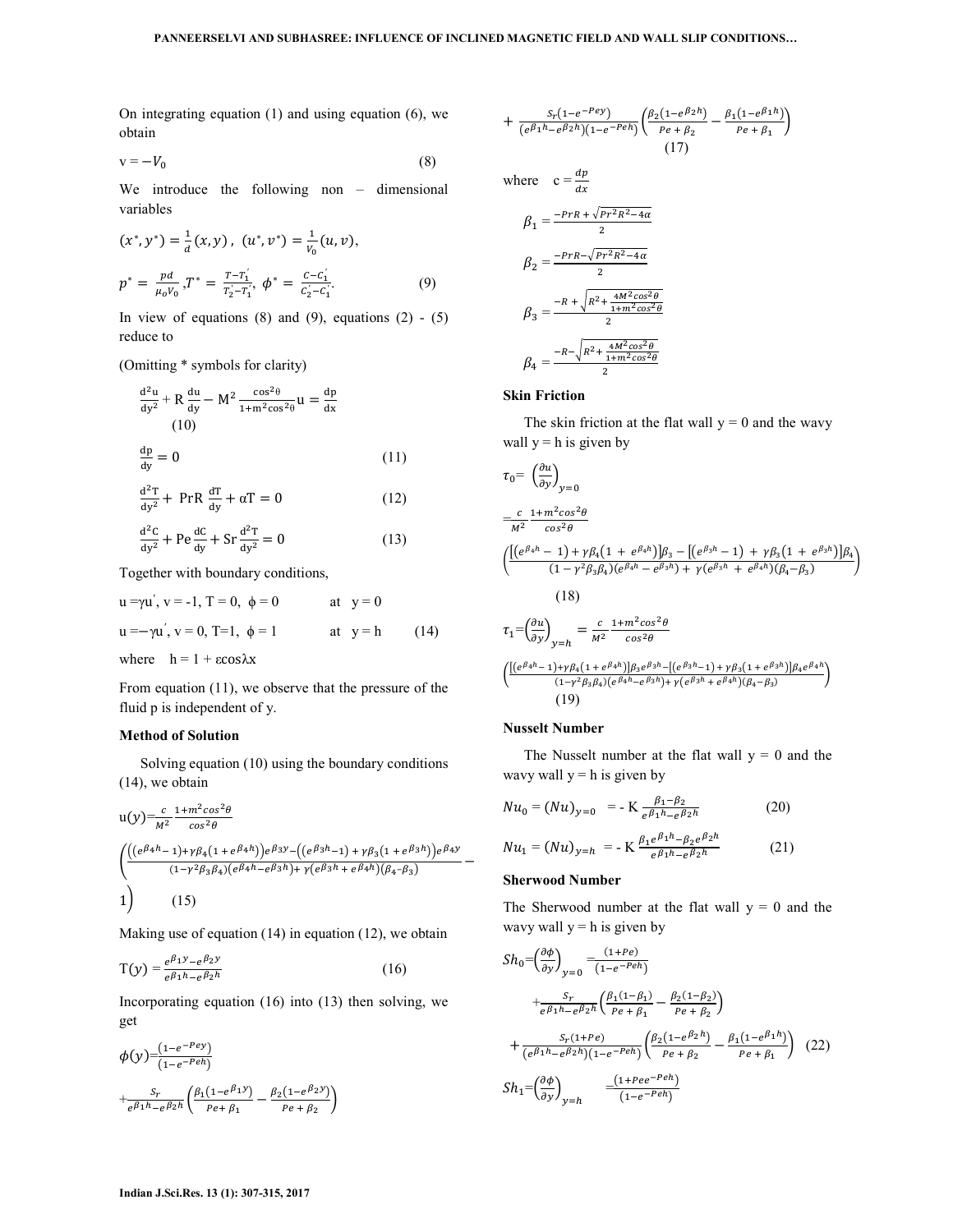$$
+\frac{S_r}{e^{\beta_1 h} - e^{\beta_2 h}} \left( \frac{\beta_1 (1 - \beta_1 e^{\beta_1 h})}{P e + \beta_1} - \frac{\beta_2 (1 - \beta_2 e^{\beta_2 h})}{P e + \beta_2} \right)
$$

$$
+\frac{S_r (1 + P e e^{-P e h})}{(e^{\beta_1 h} - e^{\beta_2 h})(1 - e^{-P e h})} \left( \frac{\beta_2 (1 - e^{\beta_2 h})}{P e + \beta_2} - \frac{\beta_1 (1 - e^{\beta_1 h})}{P e + \beta_1} \right) (23)
$$

## **FINDINGS**

 The formulation of the effect of inclined magnetic field on the flow of a viscous incompressible fluid through a non-isothermal flat wall and a long wavy wall with constant heat source in the presence of Soret effect has been carried out in the preceding sections. This enables to carry out numerical computation for velocity, temperature and concentration, also skin friction, Nusselt number and Sherwood number for various values of material parameters. Numerical evaluation of the analytical results is reported graphically in figures  $(2) - (19)$ . Taking Hall parameter (m = 0.5) and angle of inclination  $\theta$  of the magnetic field ( $\theta = 60^{\degree}$ ), the velocity, temperature, concentration, Skin friction, Nusselt number and Sherwood number profiles for various non – dimensional parameter are depicted graphically with the help of MATLAB 7.14 software.

 The velocity profile for different slip parameter is shown in Figure 2. It is observed that the increasing slip parameter leads to increase the fluid velocity.



**Figure 2: Velocity profile for various slip parameter**   $(\gamma)$  [c = -1, M = 2, R = 0.5, x= 1,  $\varepsilon$  = 0.02,  $\lambda$  = 0.4, m =  $(0.5, \theta = 60^{\circ})$ 

 The velocity profile for different suction parameter is shown in Figure 3. It is clearly known that the velocity profile decrease monotonically with the increase of suction parameter.



**Figure 3:Velocity profile for various suction parameter** (*R*) [c=-1, M=2, $\gamma$ = 0.3, x = 1,  $\varepsilon$ = 0.02,  $\lambda$ =  $0.4, m = 0.5, \theta = 60^{\circ}$ 

 The velocity profile for different Hartmann number is shown in Figure 4. As expected the fluid velocity decreases due to an increase in Hartmann number.





 The velocity profile for different values of Hall parameter is shown in figure 5. It is evident that the velocity profile increases with the increase of Hall parameter.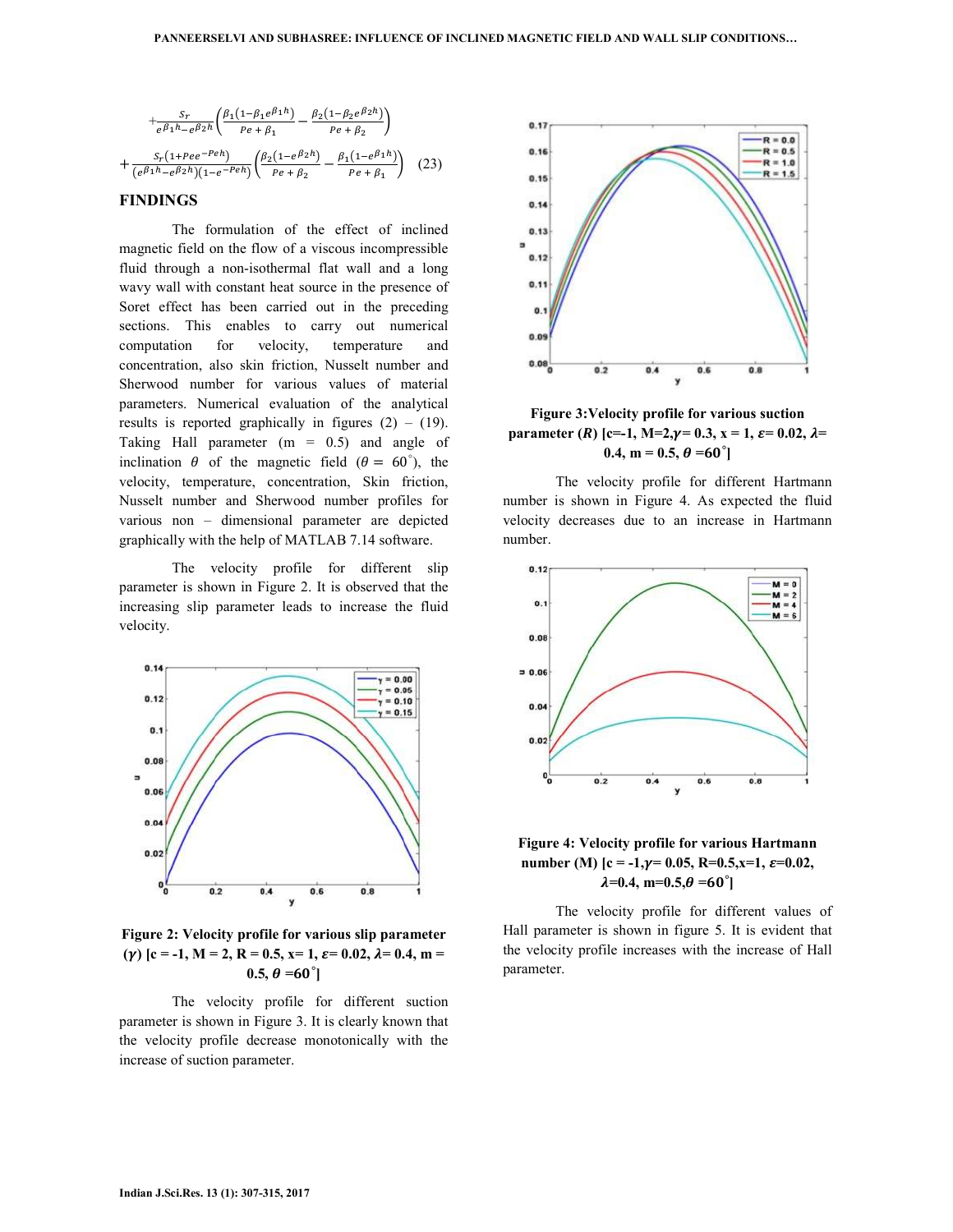

**Figure 5: Velocity profile for various Hall parameter (m)**  $c = -1, \gamma = 0.3, R = 0.5, x = 1, \epsilon = 0.02,$  $\lambda = 0.4, M = 2, \theta = 60^{\circ}$ 

 The temperature profile for different values of heat source parameter is shown in Figure 6. It is noticed that increase in the heat generation causes the fluid temperature to increase.



# **Figure 6: Temperature profile for various heat source parameter (** $\alpha$ **)**[Pr = 0.5, R = 0.5, x = 1,  $\varepsilon$ = 0.02,  $\lambda = 0.4$ ]

 The temperature profile for different values of suction parameter is shown in Figure 7. It is observed that, in the case of heat generation  $(\alpha > 0)$  the temperature increases with the increase in suction parameter. On the other hand, the heat absorption ( $\alpha$ < 0) produces the opposite effect.



**Figure 7: Temperature profile for various suction parameter (R)** [Pr = 0.5,  $x = 1$ ,  $\varepsilon = 0.02$ ,  $\lambda = 0.4$ ]

 The temperature profile for different values of Prandtl number is shown in figure 8. It is known that the increasing Prandtl number decreases the fluid temperature.



**Figure 8: Temperature profile for various Prandtl number (Pr)**  $[R = 0.5, \alpha = 5, x = 1, \varepsilon = 0.02, \lambda = 0.4]$ 

 The concentration profile for different values of soret number is shown through Figure 9. It is well known that the fluid concentration decreases with increasing Soret number.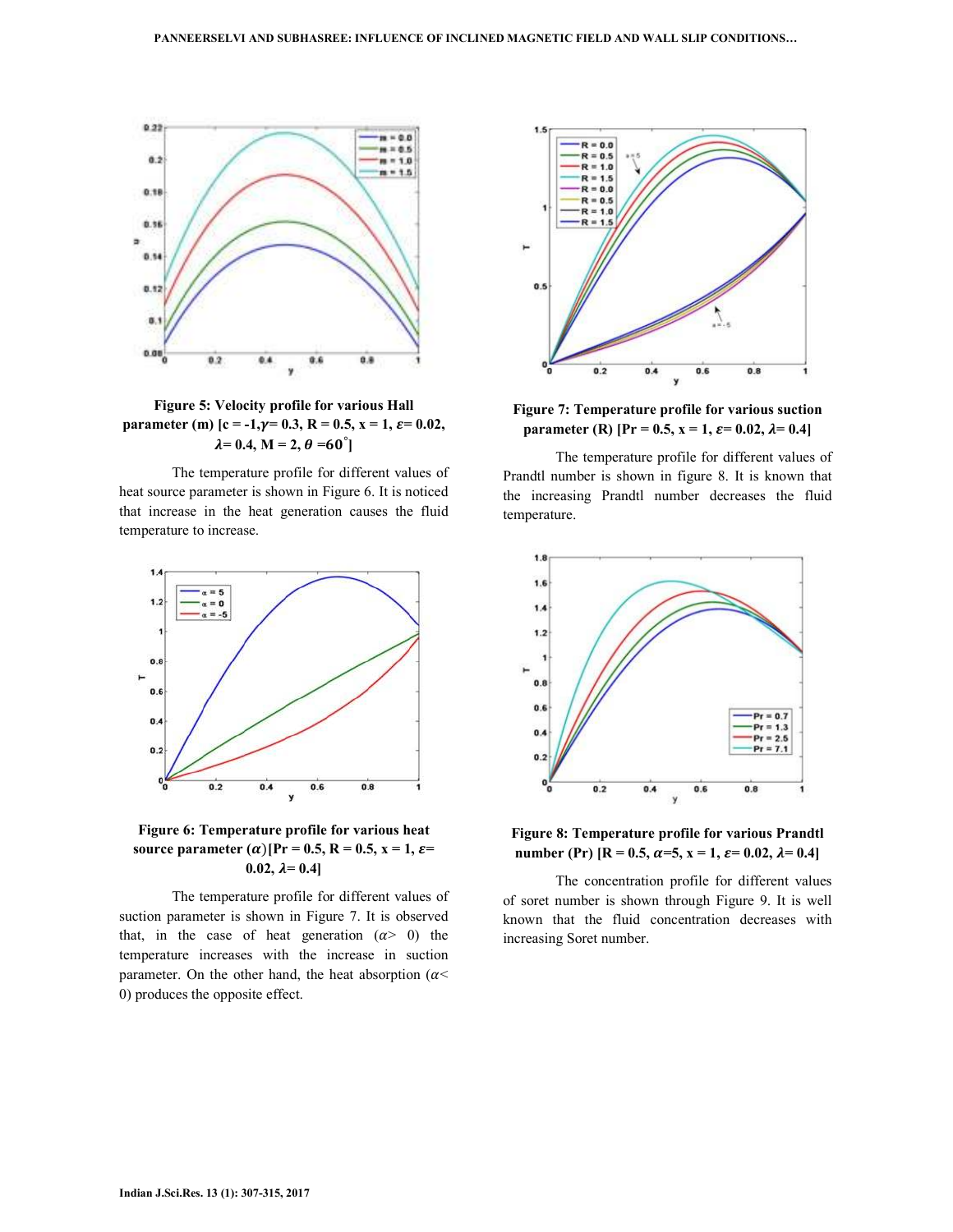

**Figure 9: Concentration profile for various Soret number** (Sr)[Pe =1, Pr = 0.5, R=0.5, $\alpha$ =5, x = 1,  $\varepsilon$ = **0.02,**  $\lambda = 0.4$ 

 Figure 10 disciples the effect of suction parameter on the concentration profile. It is known that the increase in suction parameter results a decrease in the fluid concentration.



**Figure 10: Concentration profile for various suction parameter (R)** [Pe = 1,Pr=0.5, Sr=0.5, $\alpha$ =5, x=1,  $\varepsilon$ =  $0.02, \lambda = 0.4$ ]

 The concentration profile for different values of Peclet number is shown in Figure 11. It is well known that the increasing Peclet number decreases the fluid concentration when  $\alpha < 0$  (heat absorption) whereas it is reversed when  $\alpha$  > 0 (heat generation).



**Figure 11: Concentration profile for various Peclet number (Pe)** [Sr = 0.5, Pr = 0.5, R=0.5, x = 1,  $\varepsilon$ = **0.02,**  $\lambda = 0.4$ 

 The concentration profile for different values of Prandtl number is shown in Figure 12. It is observed that the concentration decreases with increasing Prandtl number.



**Figure 12: Concentration profile for various Prandtl number (Pr)** [Pe=1, Sr=0.5, R=0.5, $\alpha$ =5, x=1,  $\varepsilon$ = 0.02,  $\lambda = 0.4$ ]

 The skin friction for different values of suction parameter is shown in Figure 13. It exhibits that the magnitude of skin friction increases with an increase of suction parameter at the wavy wall  $y = h$ .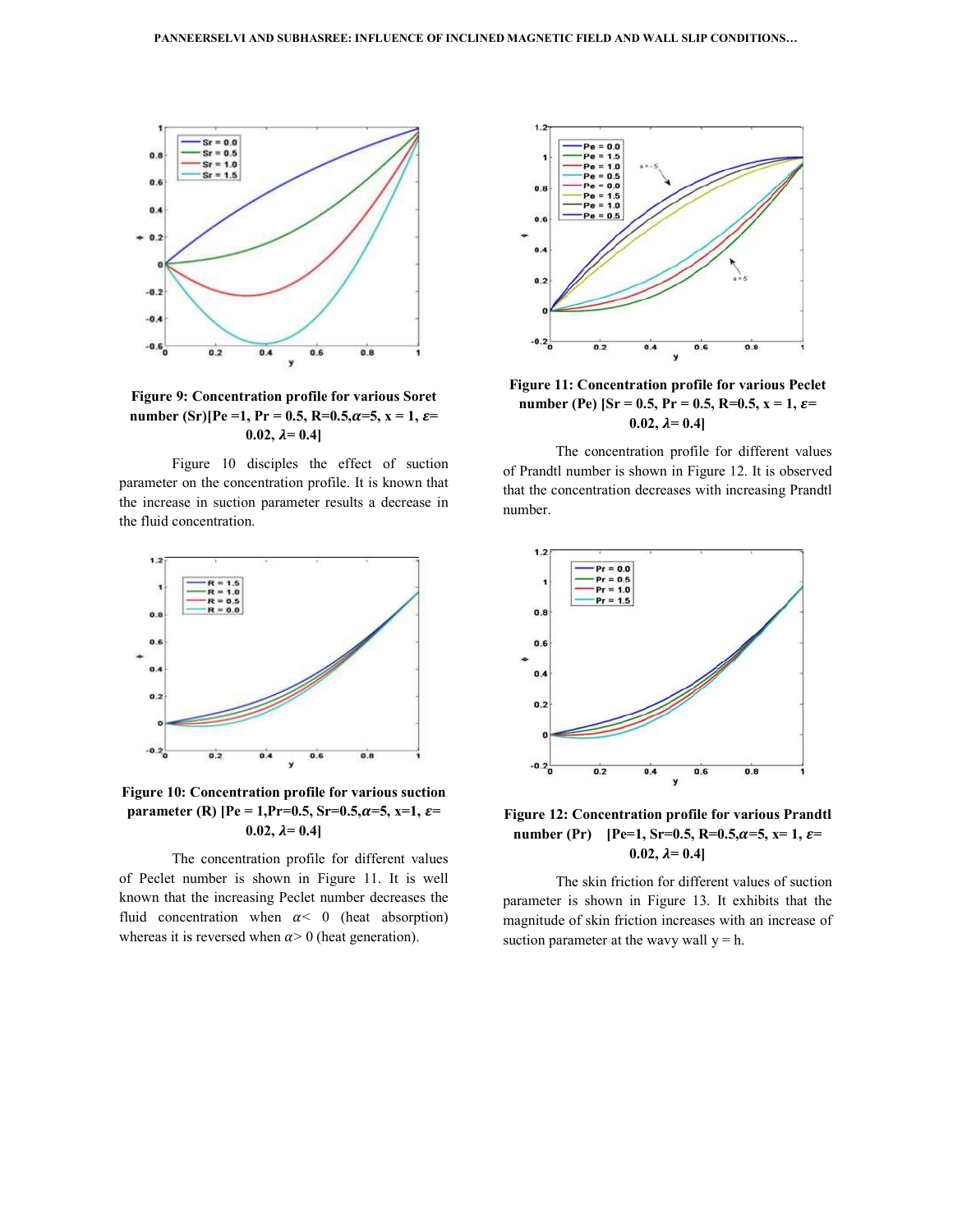

**Figure 13: Skin friction for various suction parameter (R) at wavy wall** 

 $[c = -1, M = 2, x = 1.0, \varepsilon = 0.4, \gamma = 0.05, m = 0.5, \theta$  $=60^{\circ}$ ]

 The skin friction for various suction parameter at the flat wall  $y = 0$  is shown in Figure 14. It is clear that the skin friction increases with an increase in suction parameter.



# **Figure 14: Skin friction for various suction parameter (R) at flat wall [c = -1, M=2, x=1.0,**  $\varepsilon$ **=**  $0.02, r=5, m=0.5, \theta = 60^{\circ}$

 The skin friction for different values of slip parameter is shown in Figure 15. The graph reveals that the skin friction increases with increasing slip parameter at the wavy wall  $y = h$ .



**Figure 15: Skin friction for various slip parameter** (*x*) at wavy wall  $[c = -1, M = 2, x = 1.0, \varepsilon = 0.02, r = 5,$  $m = 0.5, \theta = 60^{\circ}$ 

 Figure 16 depicts the variation of skin friction at the flat wall  $y = 0$ . It is well known that the skin friction decreases with increase of slip parameter.



**Figure 16: Skin friction for various slip parameter** ( $\gamma$ ) at flat wall  $[c = -1, M = 2, x = 1, \varepsilon = 0.02, R = 0.5,$  $m = 0.5, \theta = 60^{\circ}$ 

 The Nusselt number for different values of Prandtl number is shown in Figure 17. It is shown that the Nusselt number increases with an increase of Prandtl number at the flat wall  $y = 0$ , but the Nusselt number decreases with an increase of Prandtl number at the wavy wall  $y = h$ .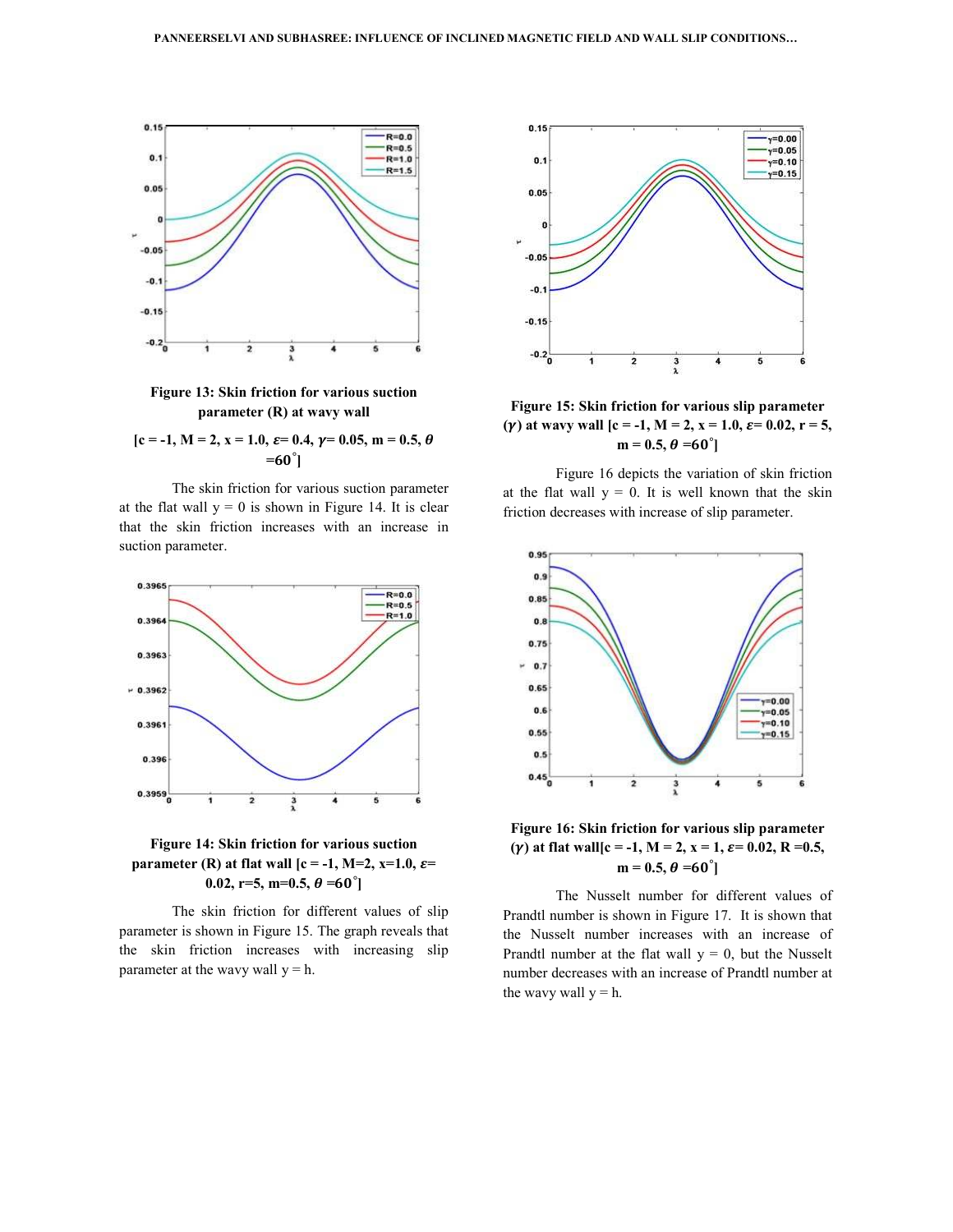

**Figure 17: Nusselt number for various Prandtl number (Pr)** [R=0.5,  $x = 1.0$ ,  $\varepsilon = 0.02$ ,  $\lambda = 0.4$ ,  $K = 7.0$ ]

 Figure 18 exhibits the variation of Nusselt number. It is observed that the Nusselt number increases with an increase of suction parameter at the flat wall  $y = 0$ , but the Nusselt number decreases with an increase of suction parameter at the wavy wall  $y = h$ .



# **Figure 18: Nusselt number for various suction parameter (R)[Pr = 0.5, K=7.0, x = 1.0,**  $\varepsilon$  **= 0.02,**  $\lambda$ **= 0.4]**

 The Sherwood number for different values of suction parameter is shown in Figure 19. It is shown that Sherwood number increases with increase of suction parameter at y=h and decreases with increase of suction parameter at  $y = 0$ .



**Figure 19: Sherwood number for various suction parameter (R)** [Pe = 1, Pr = 0.5, Sr = 0.5, x = 1,  $\varepsilon$ =  $0.02, \lambda = 0.4$ 

#### **CONCLUSION**

 A uniform inclined magnetic field is applied in the direction normal to the walls. The influence of applied inclined magnetic field and wall slip effect on the MHD flow between a parallel flat wall and a long wavy wall has been analyzed. The effect of pertinent parameters on flow, heat and mass transfer characteristics are discussed in detail. Graphical results shows the influence of the various non – dimensional parameters which occurs in the problem under study.

 The following conclusions are made based on the assumptions taken

i) Velocity increases with the increase of slip parameter and Hall parameter, decreases with the increase of suction parameter and Hartmann number.

ii) Temperature increases with the increase of heat source parameter, decreases with the increase of Prandtl number and in the case of heat generation  $(\alpha > 0)$  the temperature increases with the increase in suction parameter. On the other hand heat absorption ( $\alpha$ < 0) produces the opposite effect.

iii) Concentration increases with the increase of suction parameter, decreases with the increase of Soret number and Prandtl number whereas increase of Peclet number decreases the fluid concentration when  $\alpha$ < 0 (heat absorption) whereas it is reversed when  $\alpha$  > 0 (heat generation).

iv)Skin friction increases with the increase of suction parameter at both the walls and for the increase in slip